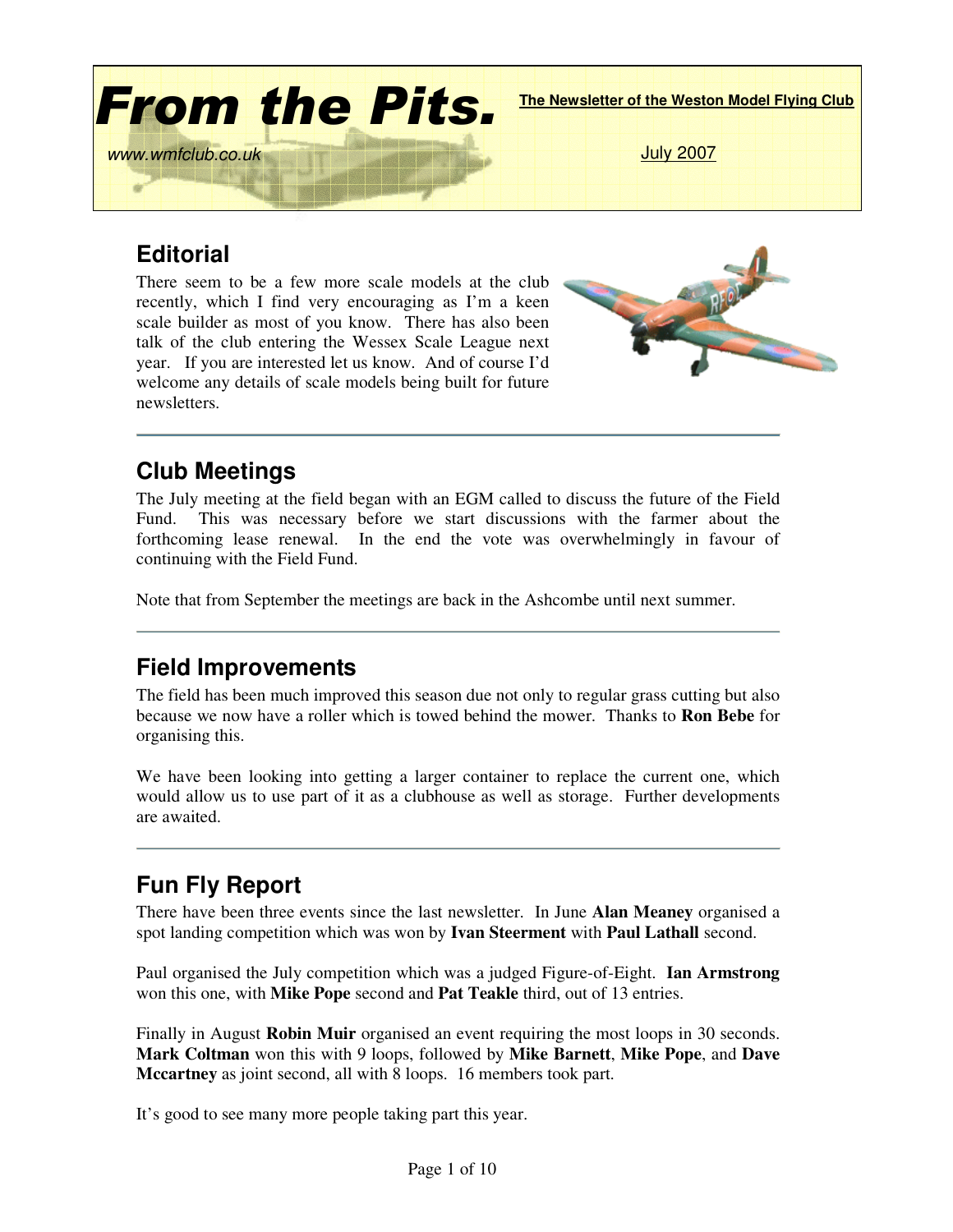# **Family Day 2007**

This year's family's day took place in early July in brilliant sunshine and attracted a large number of people. Once again the main attraction was **Rob Dickson** and his band

As usual the main credit and thanks must go to **Ivan Steerment** who organised the whole thing and ran the barbeque.

This year overnight camping was permitted on the site which encouraged many people, especially invited visitors, to stay late.

The highlights for the kids were the chuck glider competition and the bouncy castle.

All in all it was a great success, thanks to everyone who came along and those who helped out.



The band in full swing



Food and drink tents





The chuck glider competition under way Winners receiving their prizes



Overnight camping on the site The children's bouncy castle was popular



from the club president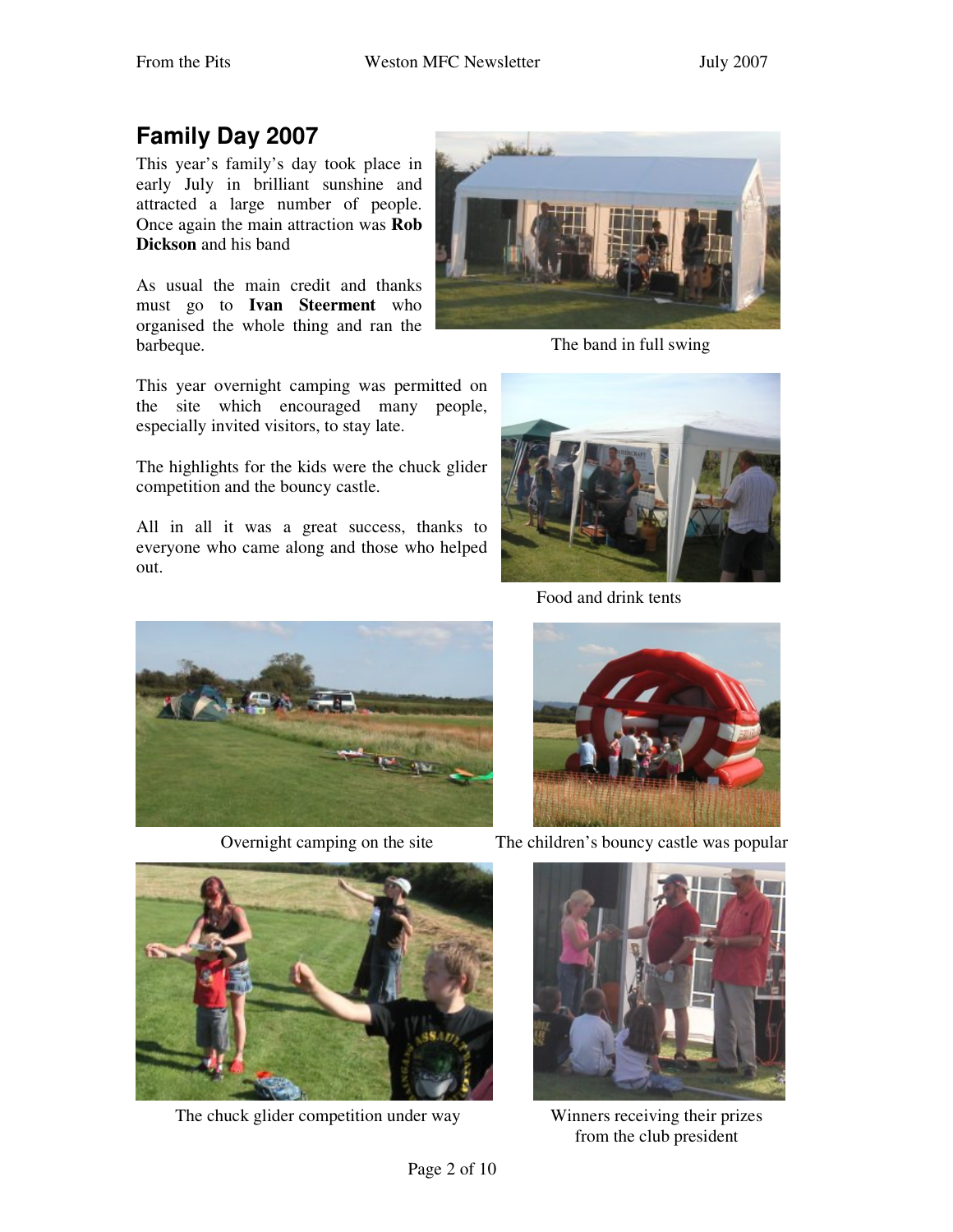# **Beaufighter Update**

I've been able to make some progress on the Beaufighter recently as you can see here. All the main structure is now complete, including the tedious planking of the nacelles, and most of the wiring and plumbing is also done.

Next will be covering and fitting out. I'd expect it to be complete by the end of the year, but then I've been that optimistic before…



# **First Aid Box**

For those who don't already know, a proper first aid box is located on the back of the container, and every member should have a key. If you don't have one yet, see **Ron Bebe**.

## **Model Sale**

In the last issue **Robin Muir** featured some models donated to the club by the widow of one of the club's former members. I'm pleased to say that £90 has been raised for club funds from the sale of these items.

### **Safety**

Please note that cars should only be parked up to the limit of the cinders – after that any cars parked there must be moved if the wind direction dictates landing over that area.

## **Seen at the Field**

**Mike Barnett** has refurbished **Pat Teakle**'s old Gypsy Moth biplane, although Pat has now built a new one as well. We can look forward to seeing them both flying in formation

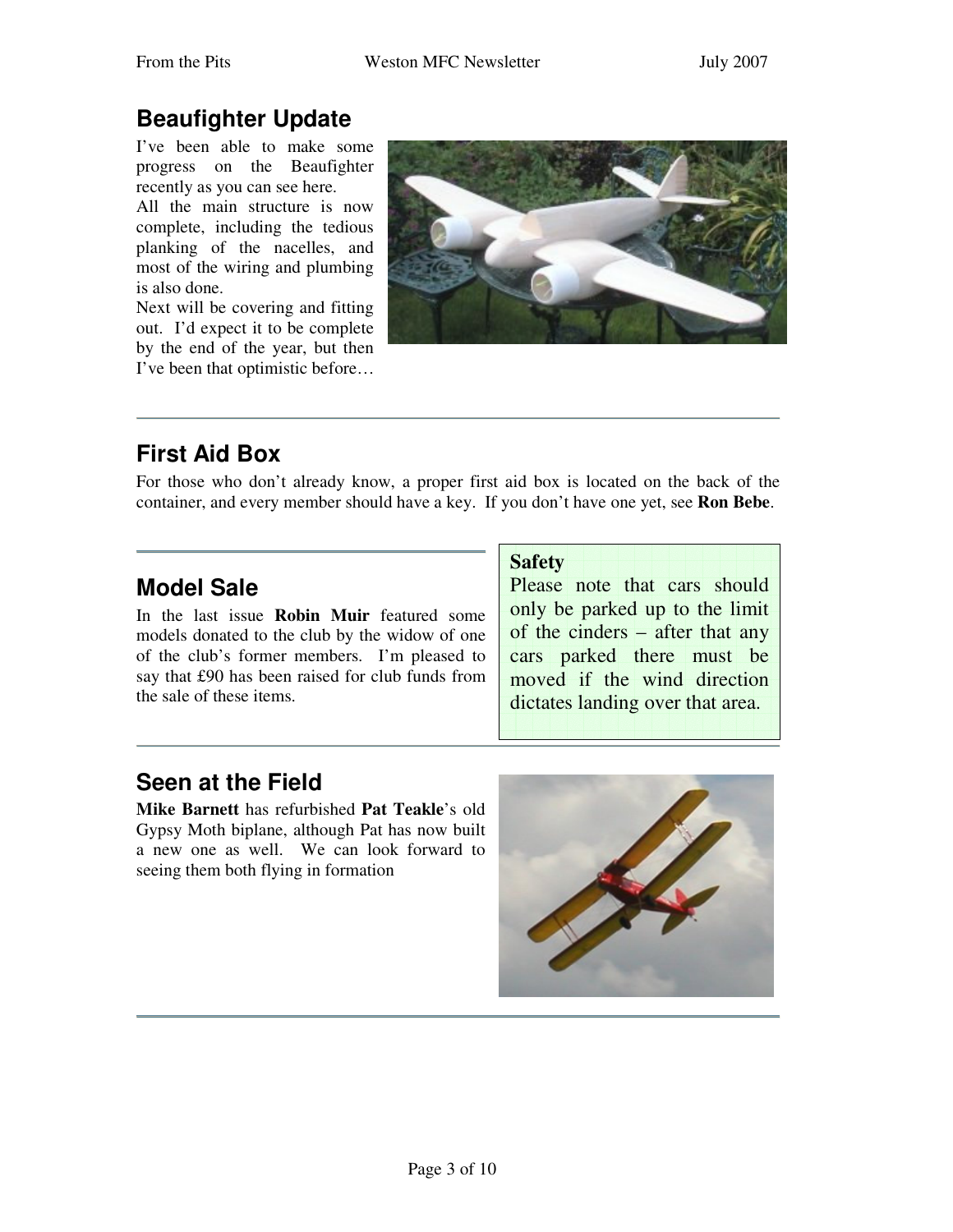## **Hawker Hurricane Mk1**

My Hurricane project started back in the summer of 2006. Having mastered the trainer and Wot 4 (well almost!) I fancied something a little more ambitious.

So egged on by Will and inspired by some of the lovely scale models seen down the field (notably Ian's Gladiator and Pat's Turbulent & Moth Minor) I had a try. I thought you might be interested in some of the details.



| Aircraft<br>(loosely!)<br>modelled | Hawker Hurricane Mk 1<br>(revised)                                                               | The first production version of the Hurricane had fabric-<br>covered wings, a wooden two-bladed, fixed-pitch<br>propeller, powered by the 1,030-hp Rolls-Royce Merlin<br>Mk II or III engines and armed with eight .303-inch<br>Browning machine guns and was produced between<br>1937 and 1939.<br>The revised version had a De Havilland or Rotol<br>constant speed metal propeller, metal-covered wings and<br>armour as the main improvements. In 1939, the RAF had<br>taken on about 500 of this later design to form the<br>backbone of its fighter squadrons. |
|------------------------------------|--------------------------------------------------------------------------------------------------|----------------------------------------------------------------------------------------------------------------------------------------------------------------------------------------------------------------------------------------------------------------------------------------------------------------------------------------------------------------------------------------------------------------------------------------------------------------------------------------------------------------------------------------------------------------------|
| Sources                            | Hurricane R4118 by<br>Peter Vacher                                                               | A great book telling the story of the recovery from India<br>and subsequent restoration of the only surviving Battle<br>of Britain Hurricane - R4118, flown by Wing<br>Commander Bob Foster DFC -if anyone would like to<br>borrow it let me know                                                                                                                                                                                                                                                                                                                    |
| Model<br>Plans                     | Hurricane Mk1 by Brian<br>Taylor $-1\frac{3}{4}$ inch to the<br>foot – giving $70$ "<br>wingspan | Selected due to the good flying reputation and the<br>availability of mouldings and laser cut parts (see below)                                                                                                                                                                                                                                                                                                                                                                                                                                                      |
| Mouldings                          | <b>Brian Taylor</b>                                                                              | Cowl, spinner and canopy (Brian doesn't seem to<br>advertise anymore but I have his phone number if<br>anyone requires)                                                                                                                                                                                                                                                                                                                                                                                                                                              |
| Laser cut<br>parts                 | <b>Bob Holman Plans USA</b>                                                                      | www.bhplans.com all the ply and balsa parts laser cut -<br>great quality. Mine arrived safe and sound from USA<br>within two weeks of order $-$ great value too with the<br>strong £. If you're worried about shipping I have<br>subsequently found a UK supplier - Belair Kits -<br>www.belairdigital.co.uk.                                                                                                                                                                                                                                                        |
| Engine                             | Saito 100                                                                                        | Mounted inverted with the supplied muffler, 14oz fuel<br>tank. Really chuffed with my first 4 stroke<br>recommended - starts easy and hasn't missed a beat!                                                                                                                                                                                                                                                                                                                                                                                                          |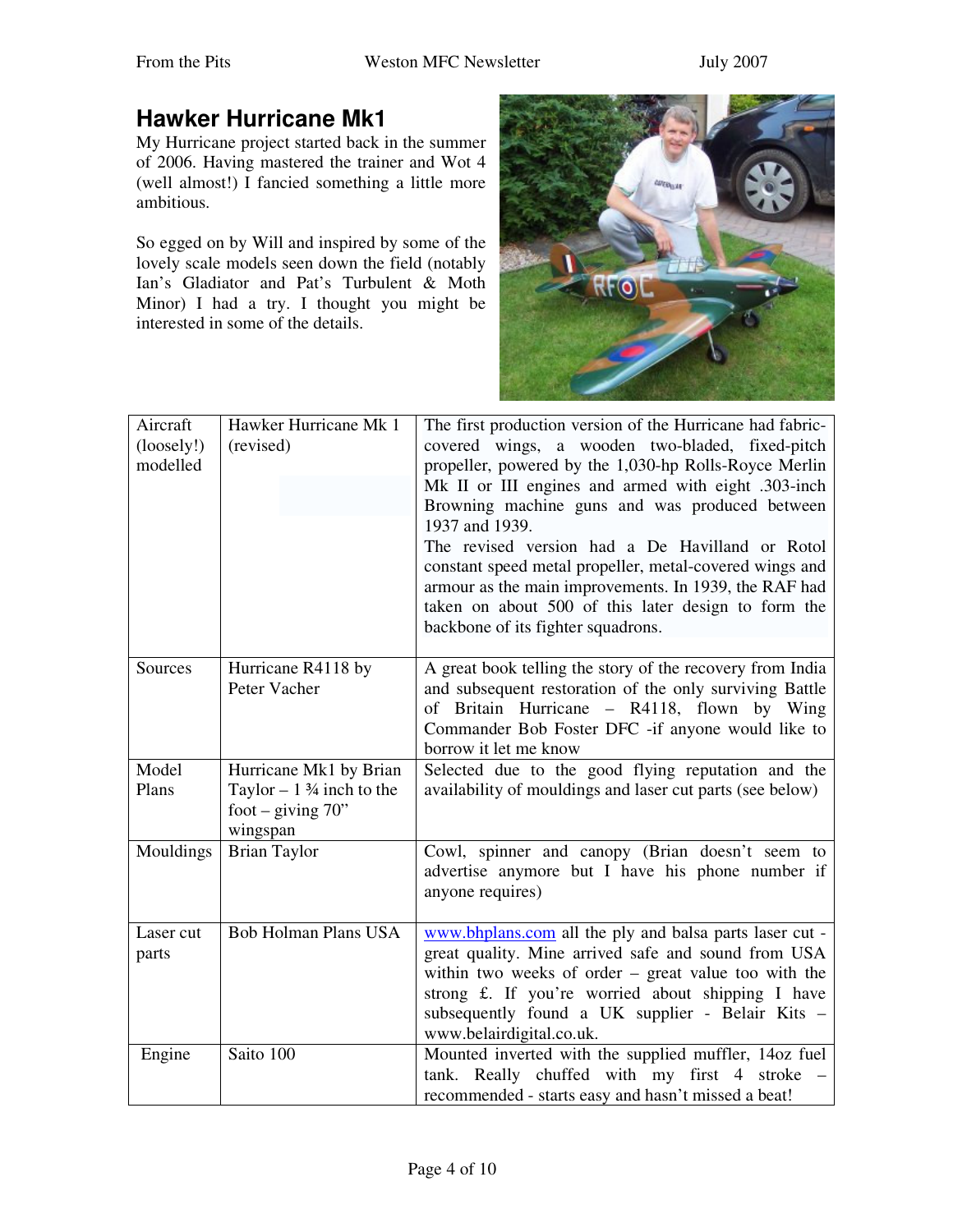| Flying       | 12lbs                                       | Includes 2lbs of fishing weights in the nose to balance!                                                      |
|--------------|---------------------------------------------|---------------------------------------------------------------------------------------------------------------|
| Weight       |                                             | A bit disconcerting when I was adding but as it says on                                                       |
| (dry)        |                                             | the plan – "you must balance the model no matter how                                                          |
|              |                                             | much weight is required"                                                                                      |
| Radio        | Futaba 6 Channel                            | Channel 5 $\&$ 6 for retracts and flaps                                                                       |
|              |                                             | All standard Futaba 3003 servos except for the flaps                                                          |
|              |                                             | where I used a 9010.                                                                                          |
|              |                                             | The ailerons use internal links via bell cranks $-$ great for                                                 |
|              |                                             | scale appearance but my first mistake. Mine ended up                                                          |
|              |                                             | with too much slop and because they are internal I can't                                                      |
|              |                                             | now fix the problem – makes the handling a bit                                                                |
|              |                                             | unpredictable! Next time I'll go for a servo in each wing,                                                    |
|              |                                             | with inspection hatches                                                                                       |
| Covering     | Sheeting to wings                           | I was really nervous about trying epoxy skinning.                                                             |
|              | covered with tissue and                     | Fortunately I found Poly C a great alternative. Its water                                                     |
|              | Poly C                                      | based and very light. I had to use 5 coats to get a good                                                      |
|              | Open frame work to                          | finish which turned out almost as tough as epoxy. Get it                                                      |
|              | fuselage covered with                       | at www.rcworld.co.uk                                                                                          |
|              | Solartex and dope<br>Car primer spray then  |                                                                                                               |
| Finishing    |                                             | Replicates RAF Scheme $A - (sky$ under surfaces were<br>introduced from $6th$ June 1940 – the closest match I |
|              | Spectra Dark Green,<br>Earth Brown and Duck | could find was the duck egg blue)                                                                             |
|              | Egg Blue applied with a                     |                                                                                                               |
|              | brush                                       | $2nd$ mistake – all paint and dope should be thinned – I                                                      |
|              |                                             | didn't know this which is probably why I ended up so                                                          |
|              |                                             | tail heavy.                                                                                                   |
|              |                                             |                                                                                                               |
|              | Spectrum satin Fuel                         | $3rd$ mistake - I used satin because it was available in a                                                    |
|              | Proofer from a can                          | spray can - I don't have a spray gun. Looks rubbish - I'll                                                    |
|              |                                             | find a way of applying matt next time!                                                                        |
| Retracts     | <b>YT</b> International                     | Well they look like YT ones to me - actually supplied                                                         |
|              | Air up spring down                          | by Kessock Models - I couldn't afford the pucker                                                              |
|              |                                             | Robart ones!                                                                                                  |
| Air kit      | Tank, valves and pump                       | I've added air line restrictors too which give a nice slow                                                    |
|              | all Robart                                  | retract speed – rather than a snap                                                                            |
|              |                                             | Overall the system works really well at 80psi pressure –                                                      |
|              |                                             | no leaks (yet!)                                                                                               |
| Oleos        | 145mm spring damped -                       | Found on Ebay - Kevin@windle132.freeserve.co.uk                                                               |
|              | 5mm studs                                   | A good budget option. Tip $-$ use thread locker to stop                                                       |
|              |                                             | 'em<br>swivelling! Kevin will<br>customise<br>to<br>your                                                      |
|              |                                             | requirements $-$ size $\&$ weight.                                                                            |
| Wheels       | Robart scale - 3 3/4 inch                   | Should be 4 inch to scale $- I$ went slightly smaller to get                                                  |
|              | diameter                                    | some tolerance on the wheel well clearance. Good tip                                                          |
|              |                                             | this as it makes the setting up of the retraction angles a                                                    |
|              |                                             | less precise exercise.                                                                                        |
| <b>Build</b> | 9 months elapsed – week                     | I didn't clock watch because I enjoyed it - but roughly                                                       |
| Time         | (school!) nights on and                     | 400 hours I think $-$ scary!                                                                                  |
|              | off                                         |                                                                                                               |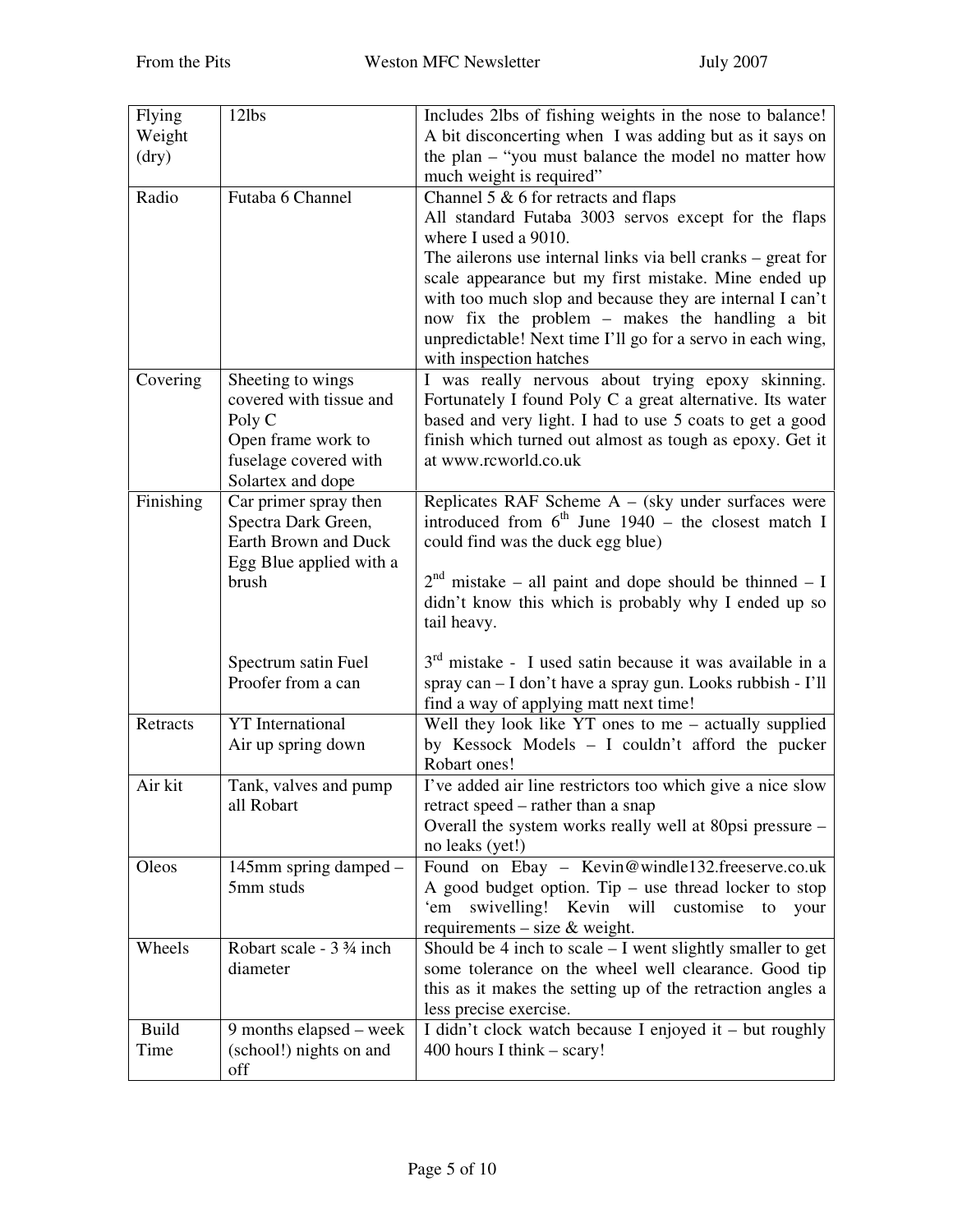



Early days First attempt – basic – but quite effective once the canopy is on











Scramble! "Tally Ho red leader"



Finals Home safe & sound – well done and thanks again Paul!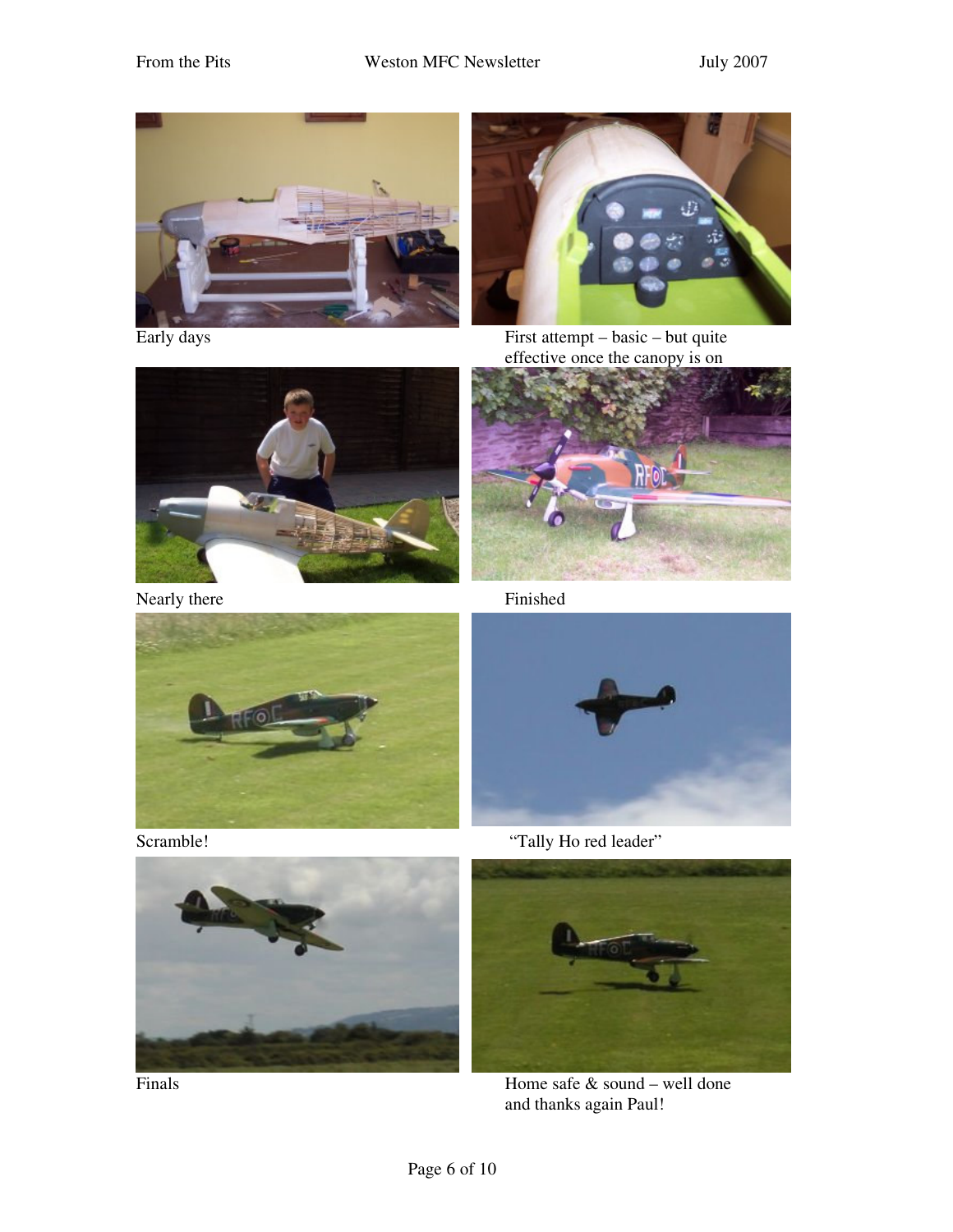Go on have a go, sure it takes a big investment of time but the sense of achievement is fantastic – I had a stupid smile on my face for days after the first flight – and it's better than watching television all winter!

#### **Pete Richards**

### **OJ-2 – The Long and Winding Road…**

There are some people who can build models really quickly. **Pat Teakle** for example seems to just be thinking about a model and the next thing you know it's out flying. There are those who take their time. Then there are people who are really, really slow. Then there's me. The model shown here has had a rather long gestation period – almost eight years in fact. This is how it happened.



October 1999: On my return to aeromodelling after a 20 year gap I thought

I'd like to get into scale building. I saw a 3-view drawing of the **Berliner-Joyce OJ-2** in a book, and decided to build it. After a few days I realised that a completely scratch-build own-design model was not the best way to start as I had no real experience. So I bought the plans for a Gloster Gladiator and built that instead, which took me over a year.

February 2001: With the Gladiator now finished, I started work on the OJ-2

April 2002: With some of the airframe completed, I put a photo of the real thing in the newsletter, with the caption: "It's still several months away from completion, but I thought you might like a preview"

April 2004: The plane was now largely complete; I gave a talk on it at the club night and wrote a detailed construction article for the newsletter. This contained the rather optimistic line "...but hopefully by the time of the next newsletter it will have flown"

February 2007: Final details added.

March 2007: The first flight, lasting all of 1½ minutes, as it was badly out of trim. The next attempts were curtailed as I couldn't get the engine running correctly until I realised that it needed 10% nitro instead of the 5% I had been using.

July 2007: Second flight, this time lasting 5 minutes. The OJ-2 had finally arrived. Since then it's had another dozen flights and is now one of my favourites.

Now about the Beaufighter…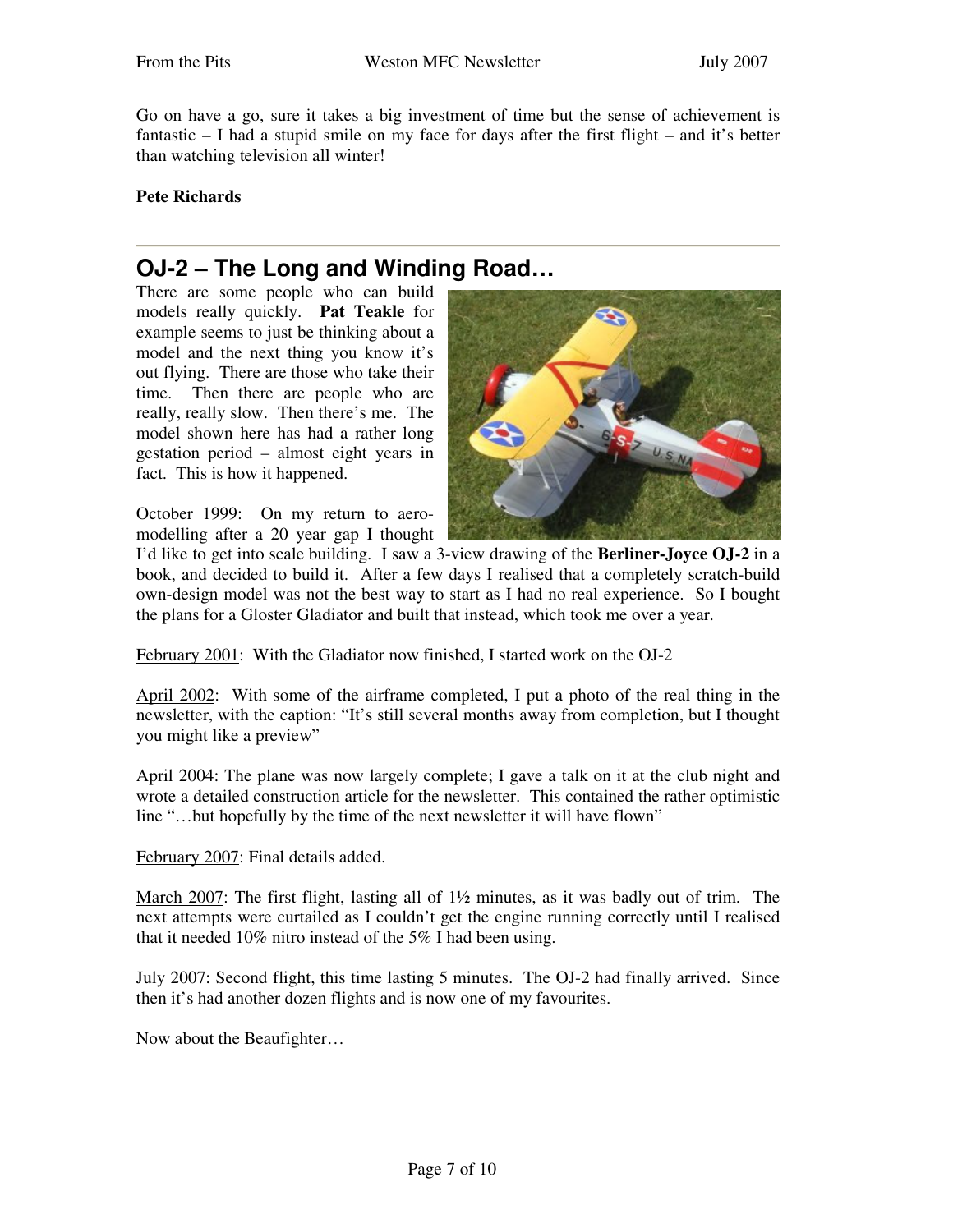### **When the Wind Blows**



There's nothing quite so frustrating for the power flyer than sitting down the field watching the wind sock trying to tear itself off its mounting. You can fly but it's not much fun and landing becomes a lottery even for the best of us.

Why not take yourself to Uphill and have a look at this slope soaring lark! It's cheap, great fun to do and if you choose the right model they are virtually indestructible.

**Where can I give it a go?** The good news is you don't have to be a serious dude and head for Crooks Peak; we have been flying very successfully off a small slope at Uphill. When the wind is blowing a south westerly (which luckily is the prevailing wind) then there's plenty of lift. We have tried flying off other slopes with varying degrees of success but you can be sure when you have a south westerly you will have lots of fun. Head down to the marina at Uphill, park in the car park by the flood gates follow the path down past the shop through the two gates, walk to the end of the tree line, turn left and head straight up the hill you should be looking out over the marina and Brean Down. If you get lost just follow the laughter that will be us!

**Fancy a fight?** Get rid of all that pent up frustration by smacking another model out of the sky! None of this namby pamby hit my streamer stuff, this is a full on contact sport, spot your enemy and zoom down like an avenging angel knocking him, and sometimes yourself out of the sky. It's unbelievably good fun and not at all pc!

**The Models** If you have your A certificate then buy a combat wing, stick in a couple of cheap servos and throw it off the edge. Combat wings are made of foam covered in glass fibre tape and then decorated with coloured sticky tape. They take a long evenings work to build using simple tools and you can't break them!

You can buy the X-ite from Model Discounts on Locking Road but we recommend either the Wildthing or Venom from Soar Ahead Sailplanes. There are others available but we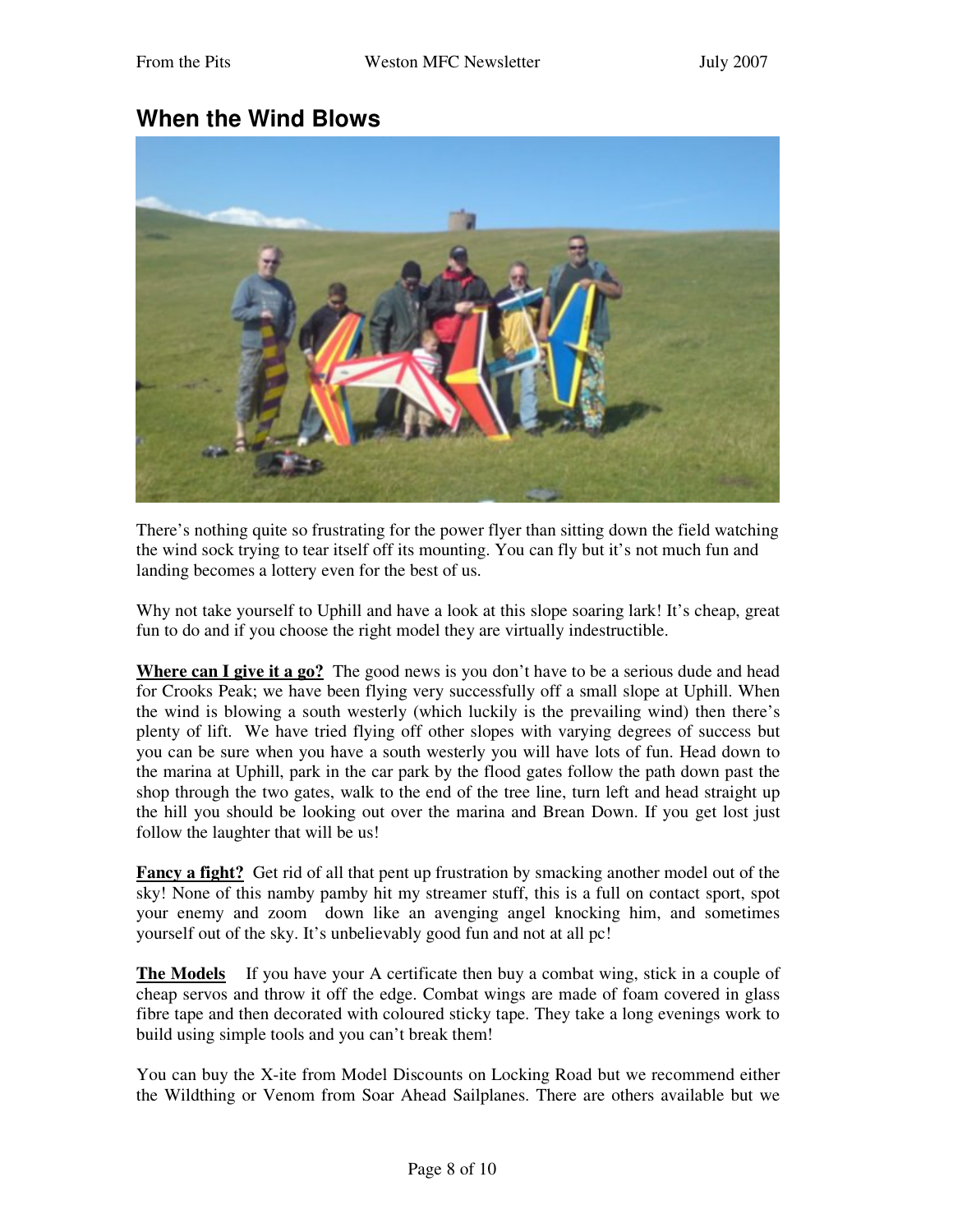haven't tried them so "you pays your money and takes your chance". Prices range from forty to sixty quid.

If you are a complete beginner then look at the models available from Stan Yeo at Phoenix Model Products. They range from basic rudder elevator models right through to full on aerobatic clippers. These models use foam and tape just the combat wings. Have a look at his web site, it's full of hints and articles on slope soaring or if you dare, give him a ring, but be warned this man can talk models all day and all night and his enthusiasm is infectious. You can fly traditional gliders, but unless you've got one gathering dust in the attic don't bother, you just can't have as much fun as with an unbreakable one.

**Go For It!** There you are then a quick taste of what some of us are up to "When The Wind Blows". Come on down and have a look at it. If you've never seen or tried slope soaring before you will be amazed at what a model can do without an engine. You will be made most welcome but please be aware that this is not a club site and we rely on talking to each other rather than rules so if you think you may suffer from a touch of whingasausus or officialdom don't stand too near the edge of the cliff!

#### **Contacts**

Stan Yeo @pheonixmp.com Tel 01626 332287 Alan Head Soar Ahead Sailplanes Tel 01273 494140

If you're interested send me a text on 07872117153 and I will text you next time we go soaring.

#### **Roger Hillman**

### **Imitation, Flattery etc…**



I built my Gladiator (above left) 6 years ago and finished it in the colours of K7985 from No. 73 Squadron in 1937.



This year the world's only flying full-size Gladiator (above right), based at Old Warden, was repainted in exactly the same colours. Wonder where they got the idea??